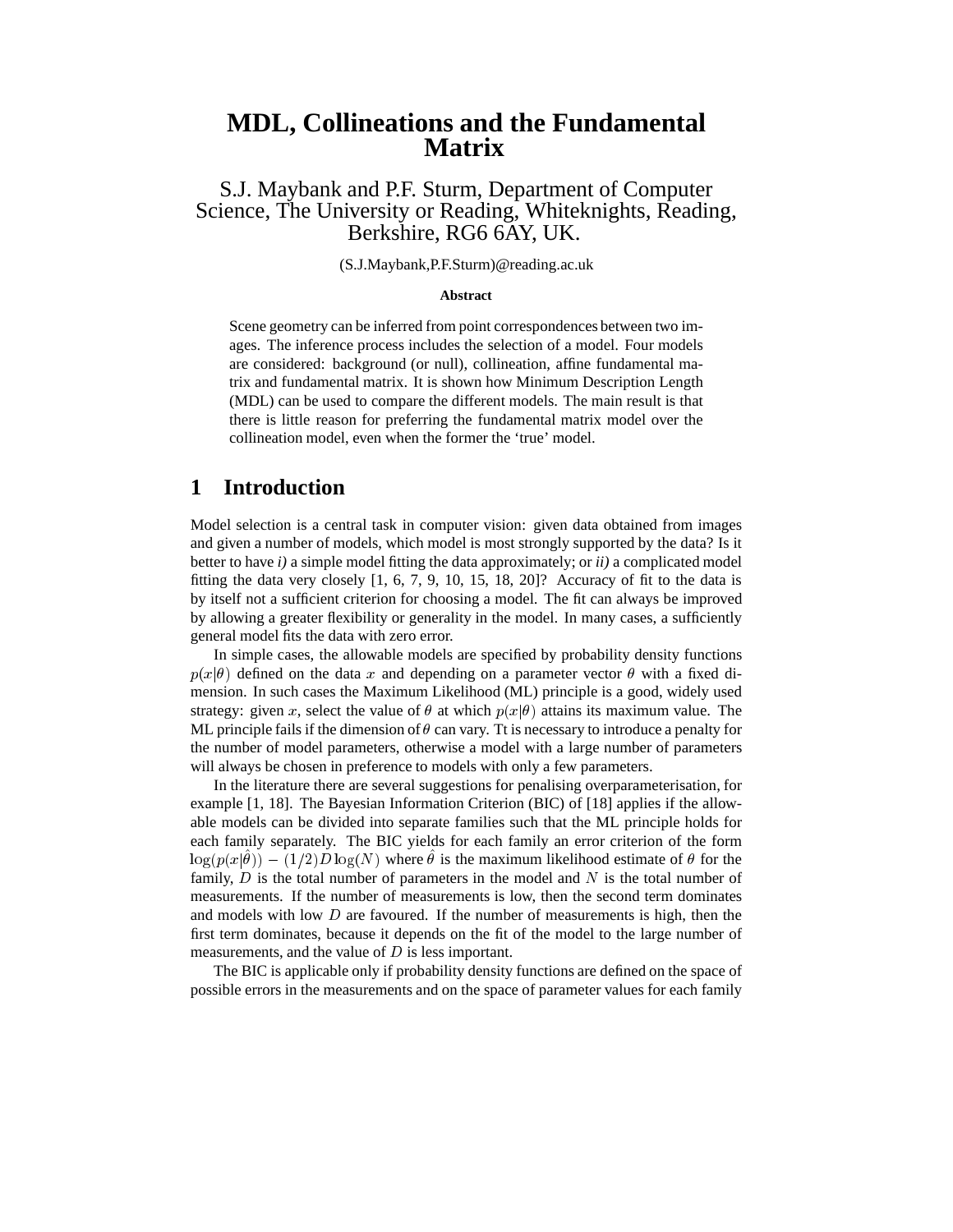of models. These density functions are prior information which can strongly affect the model choice.

Minimum Description Length (MDL) [9, 10] is an alternative way of comparing models. Unlike Bayesian methods it does not require explicit probability density functions for the data and the parameters. In MDL the data are first expressed as a bit string <sup>s</sup>. If a model M fits the data, then s contains internal structure depending on  $M$ . This structure is removed, to give a compressed string. The compressed string and a bit string description of M are concatenated to give a string  $U_M(s)$ . The model M is strongly favoured if  $U_{\mathcal{M}}(s)$  is much shorter than s. The compression must be information preserving, in that s can be recovered exactly from  $U_{\mathcal{M}}(s)$ . Overparameterised models are penalised simply because they require a long description.

The Shannon-Fano code [10] is an example of MDL. The code is for symbols supplied randomly and independently. If a symbol  $\alpha$  has probability  $p$  then the optimal 0,1 code for a has length  $\lceil -\log(p) \rceil$ , where  $\log$  is the logarithm to base 2. The key point here is the close link between the model ( $a$  supplied with probability  $p$ ) and the code length.

Applications of MDL to computer vision can be found in [3, 5, 8, 11, 13, 14]. In many cases, for example [8, 11], MDL is used to assign a prior probability to a model. The deviations of the data from the model are given probabilities assuming a standard distribution such as the Gaussian. The probability of a model conditional on the data is derived using Bayes' theorem, and then maximised over the model parameters.

In this paper MDL is applied to sets of pairs of corresponding points obtained from images of a room taken by a digital camcorder. The aim is to investigate a test case application of MDL, and to see if it performs as expected. The models are  $\beta$ , C, A, F, as listed in  $\S1.1$ . No explicit probabilistic assumptions are made. The only criterion for comparing the models is the length of the compressed bit strings  $U_B(s)$ ,  $U_C(s)$ ,  $U_A(s)$ ,  $U_F(s)$ . The main new result is that  $C$  achieves a good compression in all cases, in particular,

$$
|U_{\mathcal{F}}(s)| \approx |U_{\mathcal{C}}(s)| \text{ when the 'true' model is } \mathcal{F}. \tag{1}
$$

Without more information, for example, additional images or constraints on the shapes of objects, there is little reason for ever preferring  $\mathcal F$  to  $\mathcal C$ .

#### **1.1 The models**

To be specific, suppose the data are the pixel coordinates of corresponding points  $q_i \leftrightarrow q'_i$ ,  $1 \leq i \leq n$  in two images of the same scene. Two points q, q' in different images correspond if and only if they are projections of the same scene point [4]. The images are embedded in the projective plane,  $\mathbb{P}^2$ , by adding 1 as a third coordinate,  $(x, y) \mapsto$  $(x, y, 1)$ . There are many possible models, each of which involves assumptions about the relative position of the two cameras or the scene geometry [18, 19]. In this paper the following models are considered.

- $\beta$ ) Background: the image points have no discernable structure.
- C) Collineation: there is a collineation  $\omega : \mathbb{P}^2 \to \mathbb{P}^2$  such that  $\omega(q_i) = q'_i, 1 \leq i \leq n$ .
- A) Affine fundamental: there is a 3  $\times$  3 matrix A with rank 2 such that  $A_{11} = A_{12}$  $A_{21} = A_{22} = 0$  and  $q_i^{\top} A q_i' = 0, 1 \le i \le n$  [17].
- $\mathcal{F}$ ) Fundamental: there is a  $3 \times 3$  matrix F with rank 2 such that  $q_i^{\perp} F q_i' = 0, 1 \leq i \leq n$ .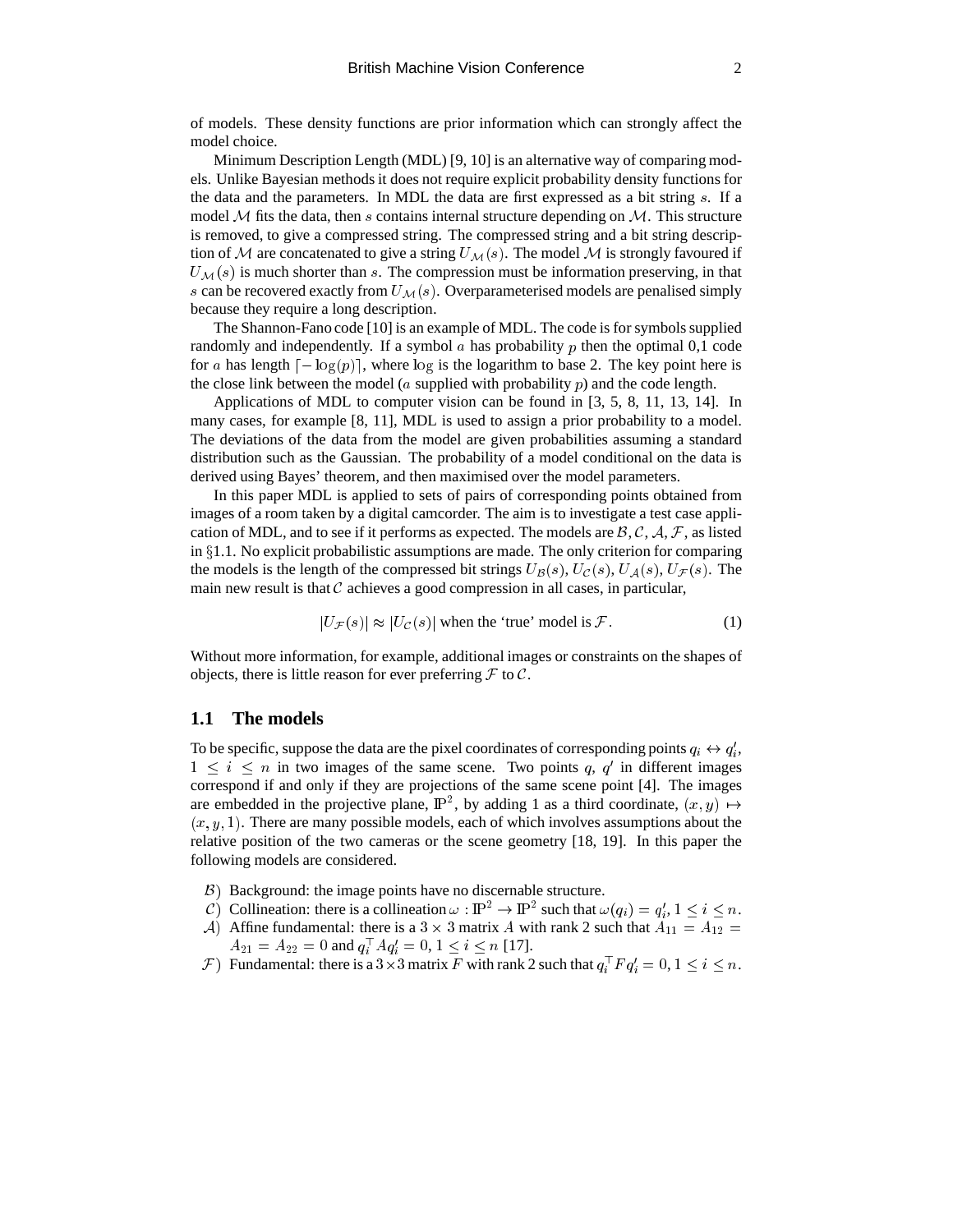#### **1.2 Notation**

A bit string is an element of  $\{0,1\}^*$ . The length of a bit string s is |s|. The floor function is  $x \mapsto |x|$  and the ceiling function is  $x \mapsto |x|$ , where  $|x|$  is the greatest integer such that  $|x| \leq x$ , and  $\lceil x \rceil$  is the least integer such that  $x \leq \lceil x \rceil$ .

The fixed length code of length b for a non-negative integer n is  $d(n, b)$ . The usual binary code for  $n$  is padded with zeros on the right to give a bit string of length  $b$ . If  $n \geq 1$ , then  $d(n, b)$  is defined only if  $b > \lceil \log(n) \rceil + 1$ , where  $\log$  is the logarithm to base 2.

The logstar prefix code  $r : \mathbb{N}^+ \to \{0,1\}^*$  is implemented as described in [2], §4.3.2. Note that  $|r(n)| \approx \log^*(n) + 1.51857...$  A general discussion of the logstar code, including the definition of  $\log^*$ , can be found in [10], with further information in [2]. The map zton :  $Z \to \mathbb{N}^+$  is zton $(n) = 2n$  for  $n \ge 1$ , and zton $(n) = 2$  abs $(n) + 1$  for  $n < 1$ , and the logstar code is redefined on Z by  $e(n) = r(\text{zton}(n)).$ 

# **2 Coding the Data**

In this section the strings  $U_B(s)$ ,  $U_C(s)$ ,  $U_A(s)$ ,  $U_F(s)$  are defined. All the codes are constructed using rational arithmetic, in order to avoid inaccuracies arising from floating point approximations. The algorithms are implemented in Mathematica [21].

The image points are defined for  $1 \leq i \leq n$  by  $q_i = (x_i, y_i, 1), q'_i = (x'_i, y'_i, 1)$ where  $x_i$ ,  $y_i$ ,  $x'_i$ ,  $y'_i$  are integers. If the feature points are located in each image to an accuracy of 1 pixel then the  $x_i$ ,  $y_i$  etc. are the pixel coordinates. If feature points are located with subpixel accuracy, then the  $x_i$ ,  $y_i$  etc. are scaled pixel coordinates. The code  $c: Z^n \to \{0, 1\}^*$  used in this section is defined below in §3.

### **2.1 Background** <sup>B</sup>

Let  $x, y, x', y' \in \mathbb{Z}^n$  be the vectors with respective components  $x_i, y_i, x'_i, y'_i$ . The code for  $q_i \leftrightarrow q'_i$ ,  $1 \le i \le n$  under the background model B is  $U_B(s) = c(x) . c(y) . c(x') . c(y')$ .

## **2.2 Collineation** <sup>C</sup>

<sup>i</sup>

Let  $\omega : \mathbb{P}^2 \to \mathbb{P}^2$  be a collineation, ie. a map of the the form  $q \mapsto Hq$ , where H is an invertible  $3 \times 3$  matrix, and let  $a_i, b_i, \epsilon_i, \delta_i$  be defined for  $1 \le i \le n$  by

$$
\begin{array}{rcl}\n\omega(q_i) & = & (a_i, b_i, 1)^\top \\
(\epsilon_i, \delta_i) & = & ([x'_i - a_i + 0.5], [y'_i - b_i + 0.5])\n\end{array}
$$

The point  $q_i'$  can be recovered exactly from  $\omega$ ,  $q_i$  and the integers  $\epsilon_i$ ,  $\delta_i$ .

Let  $\epsilon, \delta \in \mathbb{Z}^n$  be the vectors with respective coordinates  $\epsilon_i$ ,  $\delta_i$  and let code( $\omega$ ) be a coding of  $\omega$ . The  $q_i, q'_i, 1 \le i \le n$  are coded by the string

$$
t = c(x) . c(y) .code(\omega). c(\epsilon). c(\delta)
$$
\n(2)

If  $\omega$  is a good fit to the data, then  $\epsilon$ ,  $\delta$  are small and compression is achieved.

How should code( $\omega$ ) be constructed? A key issue is the precision with which the components of  $\omega$  are specified. If the precision is low, then  $|code(\omega)|$  is small but  $|c(\epsilon).c(\delta)|$  is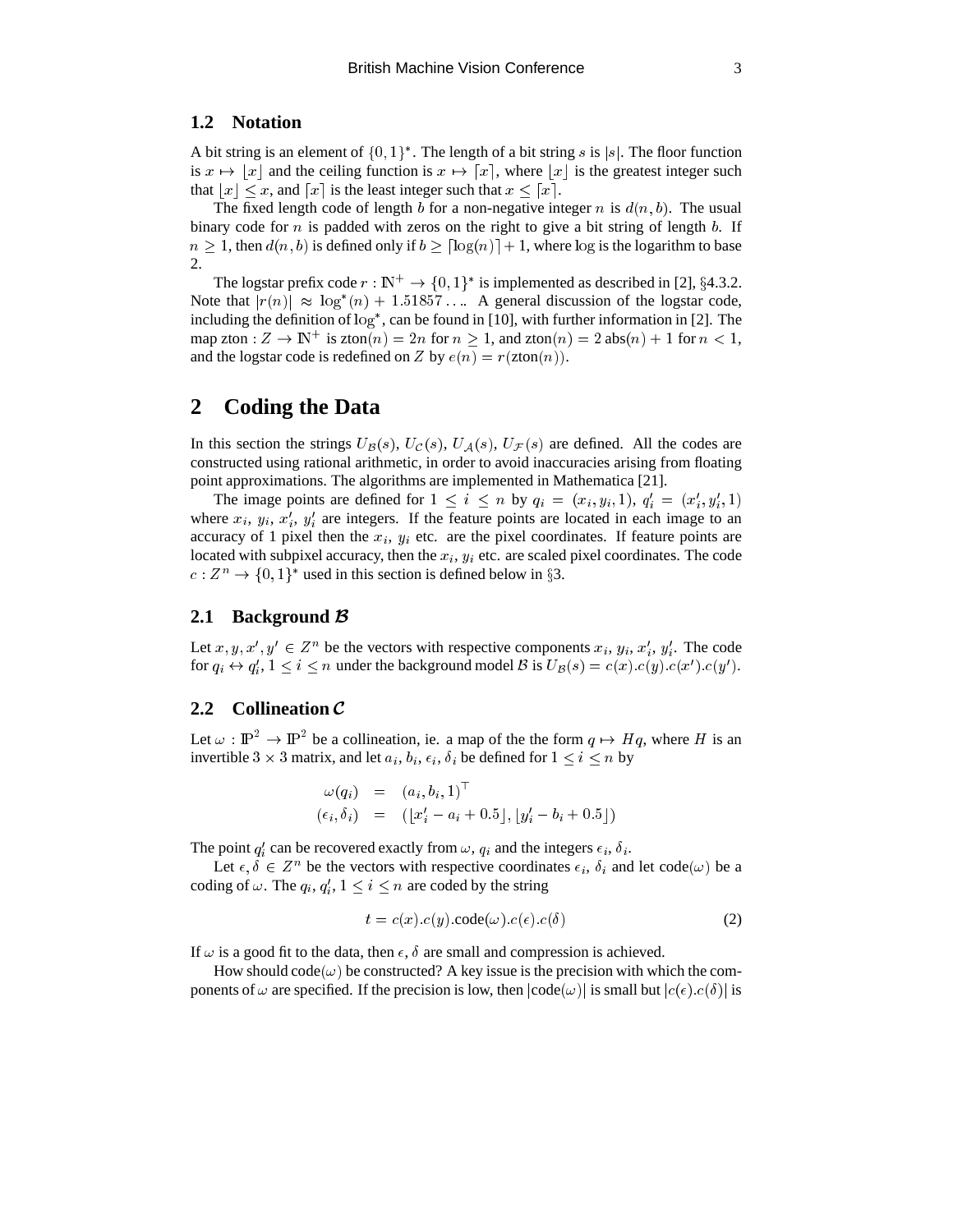large. If the precision is high, then  $|code(\omega)|$  is large but  $|c(\epsilon).c(\delta)|$  is small. The problem of choosing the best precision is circumvented by using RANSAC [16].

Let  $u_i \leftrightarrow v_i$ ,  $1 \leq i \leq 4$  be pairs of corresponding points in  $\mathbb{P}^2$ , such that no three of the  $u_i$  are collinear and no three of the  $v_i$  are collinear. There is a unique collineation  $\omega$ such that  $\omega(u_i) = v_i$ ,  $1 \le i \le 4$ . A coding of the  $u_i, v_i, 1 \le i \le 4$  yields a coding of  $\omega$ . Ideally, all quadruples  $q_{i_j} \leftrightarrow q'_{i_j}$ ,  $1 \leq j \leq 4$  of corresponding points should be examined to find the quadruple for which

$$
|\text{code}(\omega).c(\epsilon).c(\delta)|\tag{3}
$$

is a minimum. In practice there are too many quadruples, so a random selection of  $N$ quadruples is made and (3) is minimised over the chosen quadruples.

An advantage of RANSAC is that the precision of  $\omega$  is appropriate for the data; in addition, the code for  $\omega$  is redundant because it includes the points  $q_{i_j}$ ,  $1 \leq j \leq 4$  already coded in  $c(x)$ .  $c(y)$ . The redundancy is removed and compression achieved by omitting the  $q_{i_j}$  from code( $\omega$ ), and instead coding the index of the four-tuple  $\iota = (i_1, i_2, i_3, i_4)$ ,  $i_1 < i_2 < i_3 < i_4$  in the list of all ordered four-tuples with distinct entries drawn from n. The code length for  $\iota$  is at most  $\lceil \log(b(n, 4)) \rceil + 1$  bits where  $b(n, 4)$  is the binomial coefficient.

Further compression of t in (2) is achieved by omitting from  $\epsilon$ ,  $\delta$  the eight entries known to be zero, yielding the code  $U_{\mathcal{C}}(s)$ .

#### **2.3 Affine fundamental matrix** A

Let A be an affine fundamental matrix, and let l be the line  $l' = q \, \vert A$ . The geometrical interpretation of the equation  $q^T A q' = 0$  is that q' lies on l'. If q, A are given, then  $q'$  can be coded by giving its position on  $l'$ . Compression is achieved because only one coordinate is needed rather than two.

As with C, RANSAC is used to find a suitable matrix A compatible with the  $q_i \leftrightarrow q'_i$ ,  $1 \leq i \leq n$ . Let  $u_i \leftrightarrow v_i$ ,  $1 \leq i \leq 4$  be pairs of corresponding points in  $\mathbb{P}^2$  such that no three of the  $u_i$  are collinear, no three of the  $v_i$  are collinear, none of the  $u_i$ ,  $v_i$  are on the line at infinity and there is no affine transformation T such that  $Tu_i = v_i$ ,  $1 \leq i \leq 4$ . Then there is a unique affine fundamental matrix A such that  $u_i^+Av_i=0, 1\leq i\leq 4$ .

The point  $q_i$  is specified relative to an origin which depends on i, the  $q_i$  and A. In detail, there is a three dimensional family of collineations which preserve the epipolar lines associated with A in that if  $\rho$  is any one of the collineations and l is an epipolar line of A in the first image, then  $\rho(l)$  is the corresponding epipolar line in the second image [12]. The three dimensional family is spanned the collineations associated with any four linearly independent matrices <sup>H</sup> for which

$$
AH + H^{\perp}A^{\perp} = 0 \tag{4}
$$

Let  $q_{i_j} \leftrightarrow q'_{i_j}$ ,  $1 \leq j \leq 4$  be the pairs of corresponding points which define A. From the  $q_{i_j}$  select the three points  $q_{i_j}, q_{i_k}, q_{i_l}$  which define a triangle with the greatest area. A unique collineation is specified by the matrix H for which  $Hq_{i_j} = q'_{i_j}$ ,  $Hq_{i_k} = q'_{i_k}$ ,  $H q_{i_l} = q'_{i_l}$  and (4) holds.

Let  $\nu_i$  be a unit vector in  $\mathbb{R}^2$  parallel to  $q_i^{\perp}$  A, let  $\nu_i^{\perp}$  be a unit vector perpendicular to  $\nu_i$ , and define  $r_i$ ,  $s_i$  by  $q'_i - Hq_i = (r_i \nu_i + s_i \nu_i^{\perp}, 1)$  as shown in Figure 1. Define integers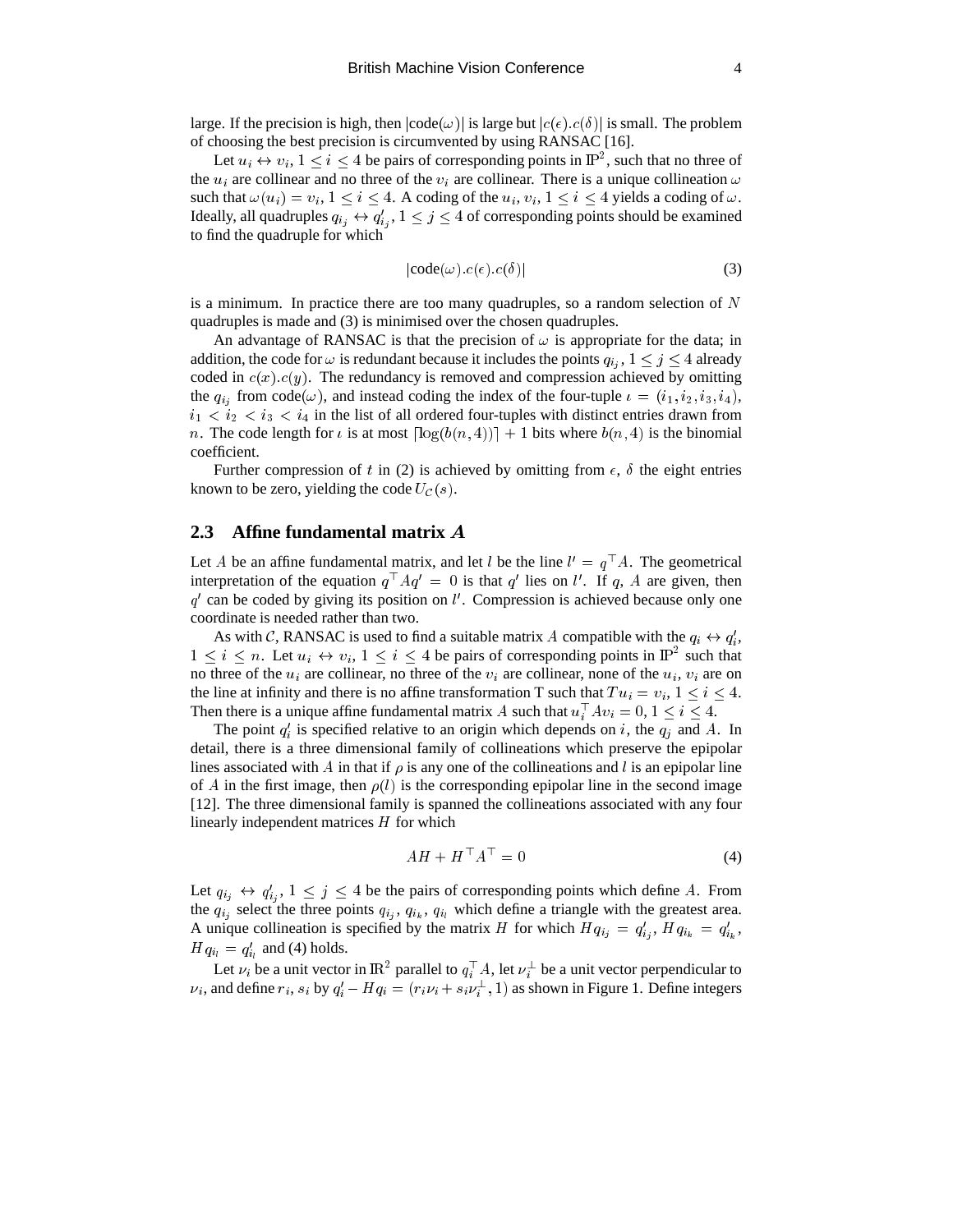$\epsilon_i$ ,  $\delta_i$  by

$$
(\epsilon_i, \delta_i) = (\lfloor 2r_i + 0.5 \rfloor, \lfloor 2s_i + 0.5 \rfloor) \tag{5}
$$

The factor 2 on the right hand side of (5) is needed to remove quantisation errors.



Figure 1. Definition of  $r_i$ ,  $s_i$ .

The code for the  $q_i \leftrightarrow q'_i$ ,  $1 \leq i \leq n$  is

$$
c(x).c(y).code(A).c(\epsilon).c(\delta)
$$
\n(6)

The matrix A is specified by giving the index of  $i = (i_1, i_2, i_3, i_4)$  in the list of ordered four-tuples of distinct elements drawn from n. When coding  $\delta$ , the four entries known to be zero are omitted.

A random selection of N quadruples is made and the length of the code  $(6)$  minimised over the quadruples. The code with the minimum length is  $U_A(s)$ .

In a full reconstruction of the 3D scene the collineation  $H$  described above defines a plane in space which passes near to the 3D points projecting down to corresponding points in the two images.

## **2.4 Fundamental matrix** <sup>F</sup>

The coding of s as  $U_{\mathcal{F}}(s)$  is similar to the coding as  $U_{\mathcal{A}}(s)$ , with one significant change, due to the fact that four pairs of image correspondences are not sufficient to specify a unique fundamental matrix. Let  $q_{i_j} \leftrightarrow q'_{i_j}$ ,  $1 \leq j \leq 7$  be seven pairs of corresponding points. There are in general exactly two linearly independent  $3 \times 3$  matrices  $F_1$ ,  $F_2$  such that  $q_{i_j}^{\perp} F q'_{i_j} = 0, 1 \le j \le 7$ . The fundamental matrices compatible with the  $q_{i_j} \leftrightarrow q'_{i_j}$ ,  $1 \leq i \leq 7$  are obtained by solving the cubic polynomial equation in t [19],

$$
\det(F_1 + tF_2) = 0\tag{7}
$$

There are at most three real roots. To specify a unique fundamental matrix it is necessary to record the appropriate root of (7), which requires two bits.

Let  $t_j$  be a real root of (7) and let  $F = F_1 + t_jF_2$ . The matrix F is replaced by a rational approximation F, retaining the constraint  $\det(F) = 0$ . Let  $\tilde{u}$  be the eigenvector of  $F^+F$  with the least eigenvalue, let u be a rational approximation to  $\tilde{u}$  and let G be a rational approximation to  $F$ . The matrix  $F$  is defined by

$$
F = G - (u.u)^{-1}Gu \otimes u
$$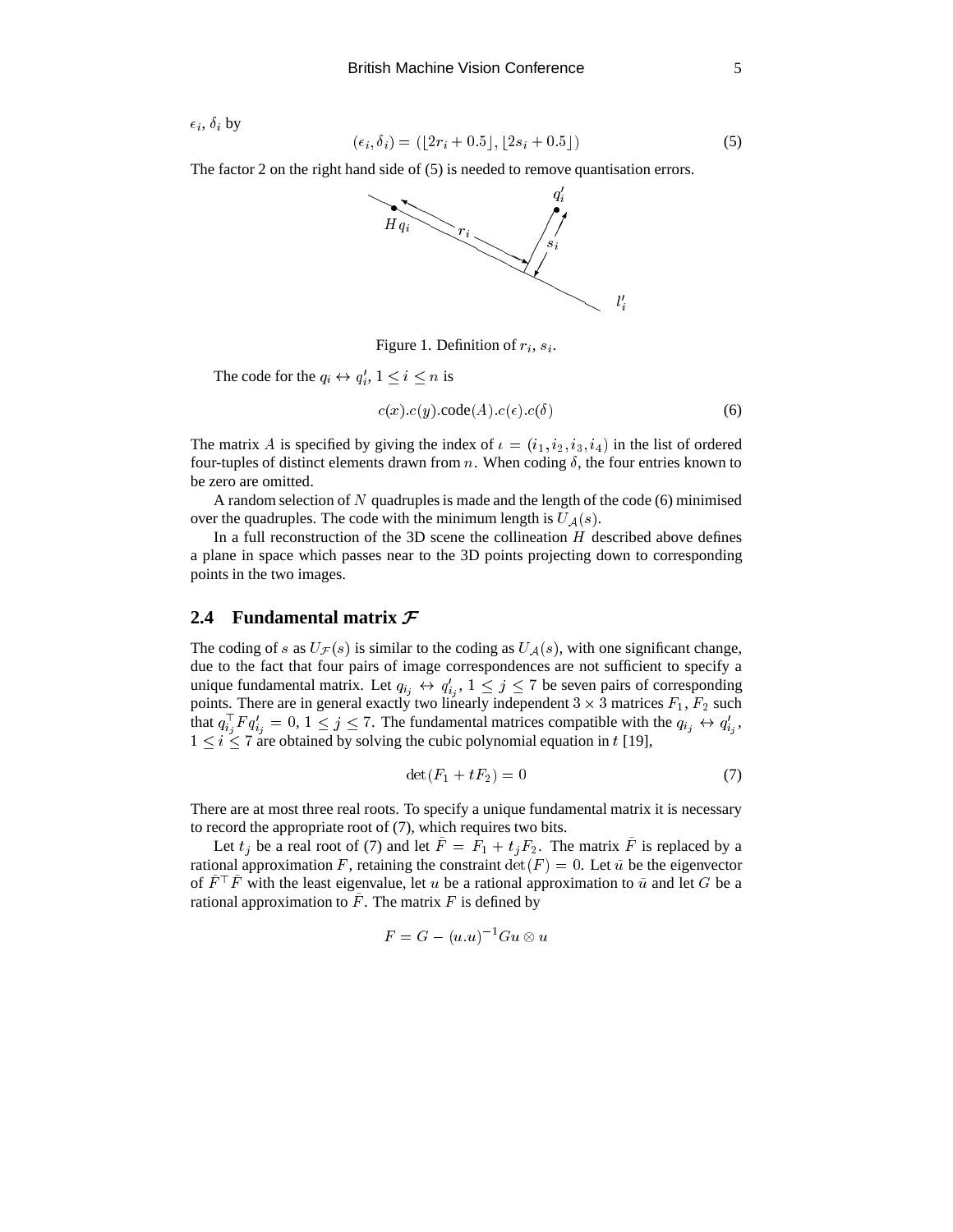# **3** Code for Vectors in  $Z^n$

If  $c_1, \ldots, c_p$  are different codes for vectors  $x \in \mathbb{Z}^n$ , then a new code c can be constructed by first finding the index  $j$  such that

$$
|c_j(x)| = \min\{|c_i(x)|, 1 \le i \le p\}
$$

and then setting  $c(x) = d(j, b) \cdot c_j(x)$ , where d is defined in §1.4. If p is small and n is large, then  $c$  may give shorter average code lengths than any single code  $c_i$ .

The code c in  $\S 2$  is constructed from four separate codes  $c_1$ ,  $c_2$ ,  $c_3$ ,  $c_4$ , which are described in turn.

## **3.1** Codes  $c_1$  and  $c_2$

Let  $C_{\sigma}$  be defined for  $\sigma \in \mathbb{N}$  by

$$
C_{\sigma} = \{ x \in \mathbb{Z}^n, |x_i| \le \sigma, 1 \le i \le n \}
$$

The set  $C_{\sigma}$  contains  $(2\sigma + 1)^n$  points. The elements of  $C_{\sigma}$  are enumerated by a function  $\zeta_{\sigma}: C_{\sigma} \to \mathbb{N}^+$  constructed such that  $\zeta_0(0) = 1$ , and such that  $\zeta_{\sigma}$  is an extension of  $\zeta_{\sigma-1}$ for  $\sigma \geq 1$ . The functions  $\zeta_{\sigma}, \sigma \geq 0$  together define a single function  $\zeta : Z^n \to \mathbb{N}^+$ .

Let m be the median of the  $x_i$  and let v be the vector with components  $v_i = x_i - m$ ,  $1 \leq i \leq n$ . The codes  $c_1, c_2$  are defined by

$$
c_1(x) = r(\zeta(x)) \quad \text{and} \quad c_2(x) = r(\text{zton}(m)).c_1(v)
$$

#### **3.2** Code  $c_3$

Let  $\sigma = abs(x_i)$  for some j, let u be the vector of components  $x_i$  such that  $abs(x_i) \leq \sigma$ , and let v be the vector of components  $x_i - sign(x_i) \sigma$  for those i such that  $|x_i| > \sigma$ . Let  $w_{\sigma} \in \{0,1\}^n$  be defined such that  $(w_{\sigma})_i = 1$  if  $x_i$  is a component of u and  $(w_{\sigma})_i = 0$  if  $x_i - sign(x_i)\sigma$  is a component of v.

The code  $d_{\sigma}$  is defined by  $d_{\sigma}(x) = w_{\sigma} c_1(u) c_1(v)$ . Let  $\theta$  be the value of  $\sigma$  at which  $|d_{\sigma}(x)|$  is a minimum over all the distinct values of  $\sigma = abs(x_i)$ ,  $1 \le i \le n$ , that is  $|d_{\theta}(x)| = \min_{\sigma} \{ |d_{\sigma}(x)| \}$ . The code  $c_3$  is defined by  $c_3(x) = d_{\theta}(x)$ .

### **3.3** Code  $c_4$

Let m be the median of x, let  $y_1, \ldots, y_p$  be the distinct integers appearing in the set  $\{x_i - m, 1 \le i \le n\}$ , and let  $y_i$  occur  $k_i$  times,  $1 \le i \le p$ . Let S be the set of all permutations of x. The number b of elements of S is given by the multinomial  $b =$  $n!/(k_1! \ldots k_m!)$ . The elements of S are ordered in any convenient way. Let  $\iota$  be the index of x in the chosen order, let y, k be the vectors with the respective components  $y_i, k_i$ , and let  $m_k$  be median of k. The code  $c_4$  is defined by

$$
f(x) = e(k_1 - m_k).e(y_1). \ldots .e(k_p - m_k).e(y_p) \n c_4(x) = e(m).e(m_k).f(x).d(\iota,b)
$$

If the  $x_i$  are independent realisations of a random variable and n is large, then  $|c_4(x)|/n$ is, with a high probability, close to the shortest possible expected length of a code word.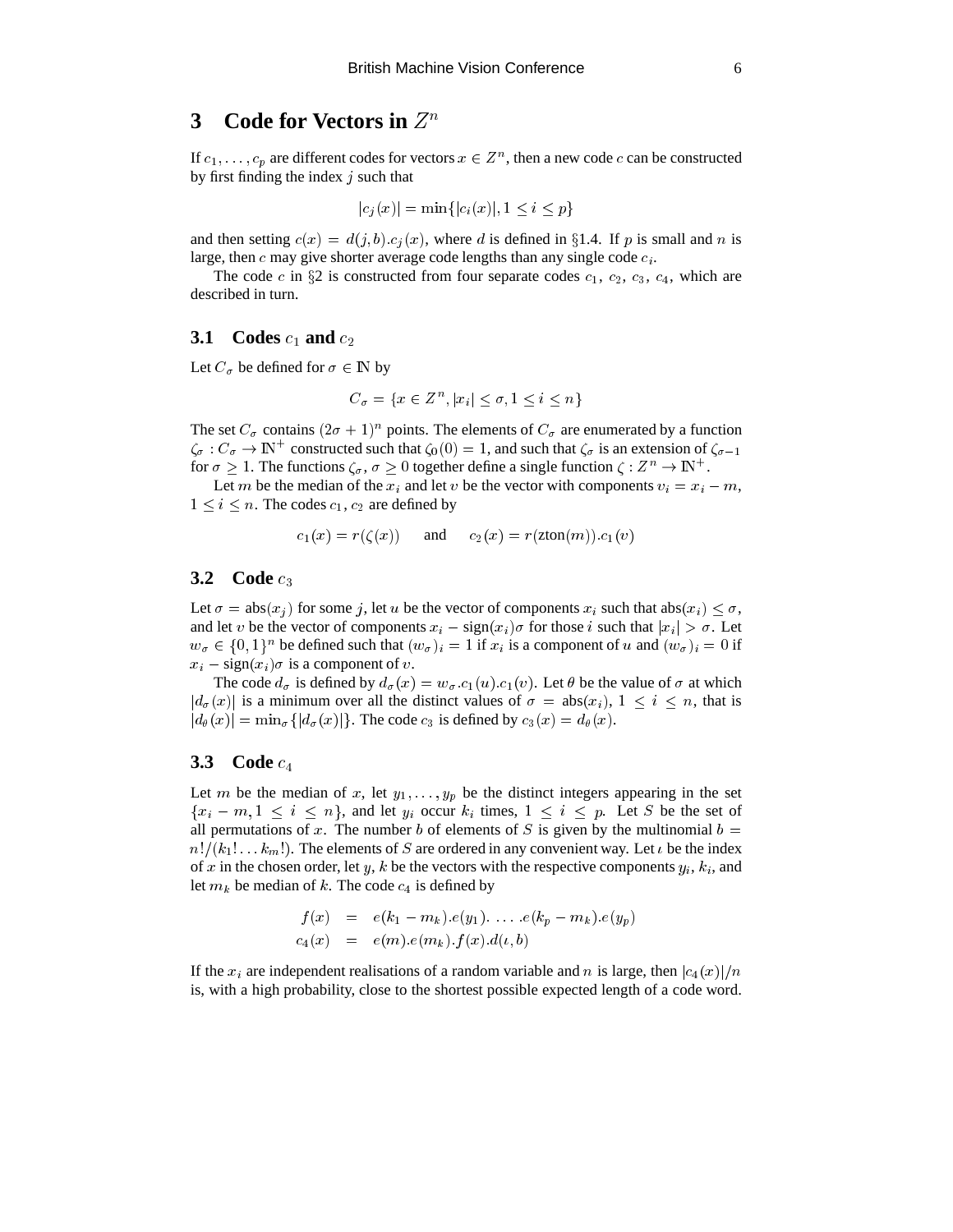See for example [10],  $\S1.11.4$ . In practice the effectiveness of  $c_4$  is reduced because of the extra code needed for  $y, k$ .



Figure 2. Images for collineation model.



Figure 3. Code lengths when the 'true' model is a collineation



Figure 4. Images for affine fundamental matrix model.

# **4 Experiments**

Images of a laboratory were taken by a Canon MV-1 Camcorder mounted on a tripod. Typical pairs of images are shown in Figures 2, 4, 6 with the 'true' models shown in the captions. In each case the 'true' model is known, but only because of the prior information available to a human observer. Figure 2 shows two images of a flat poster, Figure 4 is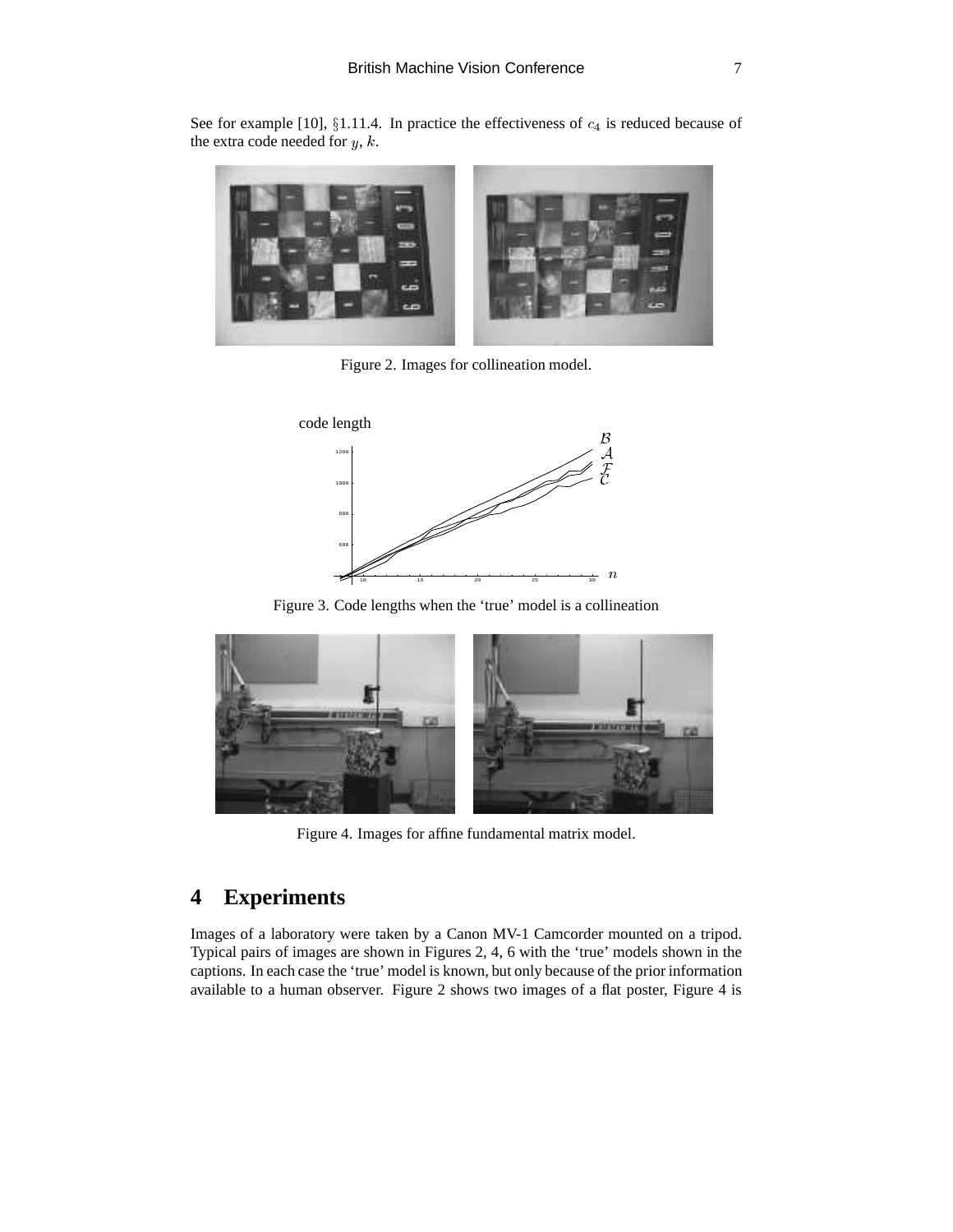

Figure 5. Code lengths when the 'true' model is an affine fundamental matrix

obtained by translating the camera parallel to the image plane, and in Figure 6 the camera is moved forwards to produce significant projective distortions of the image.

The task of the program is to make the best choice of model using only the data  $q_i \leftrightarrow q'_i$ ,  $1 \le i \le n$  and the models  $\mathcal{B}, \mathcal{C}, \mathcal{A}, \mathcal{F}$ . This best choice can and does differ from the 'true' model.

The size of the original images in pixels is  $640 \times 480$ . Feature points were located in each image and matched to obtain pairs of corresponding points  $q_i \leftrightarrow q'_i$ ,  $1 \leq i \leq n$ . <sup>i</sup> The graphs of code length against n for  $8 \le n \le 30$  are shown in Figures 3, 5, 7. The maximum number on the vertical scale is 1200 bits, and the spacing between numbers is 200 bits. The number of random samples in the RANSAC algorithm was  $N = 10$ . Increasing the value of  $N$  as far as 20 did not produce significant changes in the graphs. Higher values were not investigated because of the long run times.

It is apparent from the graphs that  $C$  is always the preferred model even when the 'true' model is  $F$ . The models  $A$ ,  $F$  show a similar performance, and  $B$  is always the worst model.



Figure 6. Images for fundamental matrix model.

# **5 Discussion**

The experiments show that the collineation model  $\mathcal C$  is a good choice even for sets of image correspondences for which the 'true' model is a fundamental matrix. This is in agreement with the comment in [18], Section 4, that for two images, simple models are strongly favoured over more complex ones. Why does the model  $\mathcal F$  perform so badly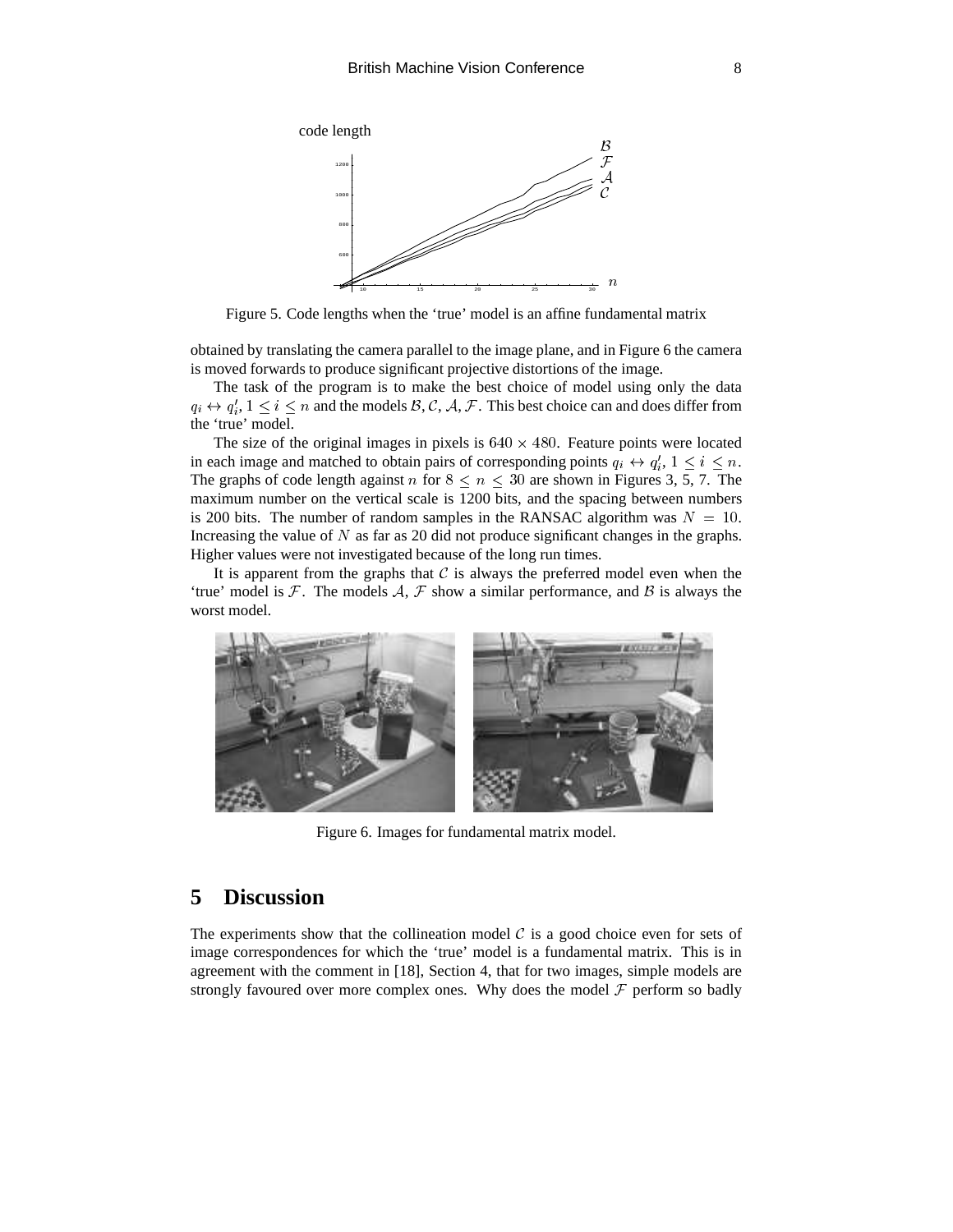

Figure 7. Code lengths when the 'true' model is a fundamental matrix

under MDL? The reason can be seen in Figure 1. In the usual methods for assessing the fit of F to the data, the error measure is the sum of the squares of the  $s_i$ , and the  $r_i$ , measuring distances along the epipolar lines, are ignored. In MDL the  $r_i$  must be included, to obtain a loss free coding of the data. The extra code length needed for the  $r_i$ reduces the preference for  $\mathcal F$ , so that in these experiments  $\mathcal C$  is almost always preferred. This argument suggests that  $\mathcal C$  will still be preferred if all the image pixel values are used rather than than just the locations of a few salient points.

If additional information is given, then  $\mathcal F$  may become the preferred model. For example, suppose that C is augmented by an assumption that  $q_i' - \omega(q_i)$  is a realisation of a Gaussian random variable with a known covariance, and that  $q_i' - \omega(q_i)$  is coded under this assumption. When the 'true' model is a fundamental matrix, then the code for  $q_i' - \omega(q_i)$  will be long and  $\mathcal F$  will be preferred to  $\mathcal C$ .

Simple parameter counting, in agreement with general arguments based on the BIC, suggest that for long image sequences a generalisation of  $\mathcal F$  will be preferred over a model in which pairs of images are related by a collineation. For example, suppose that images 1,2,3 are given with fundamental matrices  $F_{12}$ ,  $F_{23}$ ,  $F_{13}$ . Let  $q \leftrightarrow q' \leftrightarrow q''$  be a triple of corresponding points. Then  $q''$  is determined by  $q$ ,  $q'$  and  $F_{13}$ ,  $F_{23}$ , because it is the intersection of the epipolar lines  $q<sup>T</sup>F_{13}$  and  $q<sup>T</sup>F_{23}$ . If the  $F_{ij}$  are replaced by collineations  $H_{ij}$  such that  $H_{ij}$  preserves the epipolar lines associated with  $F_{ij}$ , then there is no certain way of locating q'' given only q, q' and the  $H_{ij}$ . This suggests that the fundamental matrix model will yield a shorter code for the points in the third image.

## **References**

- [1] H. Akaike, "A new look at statistical model identification," *IEEE Trans. Automation and Control*, Vol. 19, pp. 716-723, 1974.
- [2] R. Baxter, "Minimum message length inductive inference theory and applications," *Phd Thesis, Department of Computer Science, Monash University, Aus.*, 1996.
- [3] T. Darrell and A. Pentland, "Cooperative robust estimation using layers of support," *IEEE Trans. Pattern Analysis and Machine Intelligence*, Vol. 17, pp. 474-487, 1995.
- [4] O.D. Faugeras, *Three-Dimensional Computer Vision: a geometric viewpoint*. MIT Press, 1993.
- [5] P. Fua and A.J. Hanson, "An optimization framework for feature extraction," *Machine Vision and Applications*, Vol. 4, pp. 59-87, 1991.